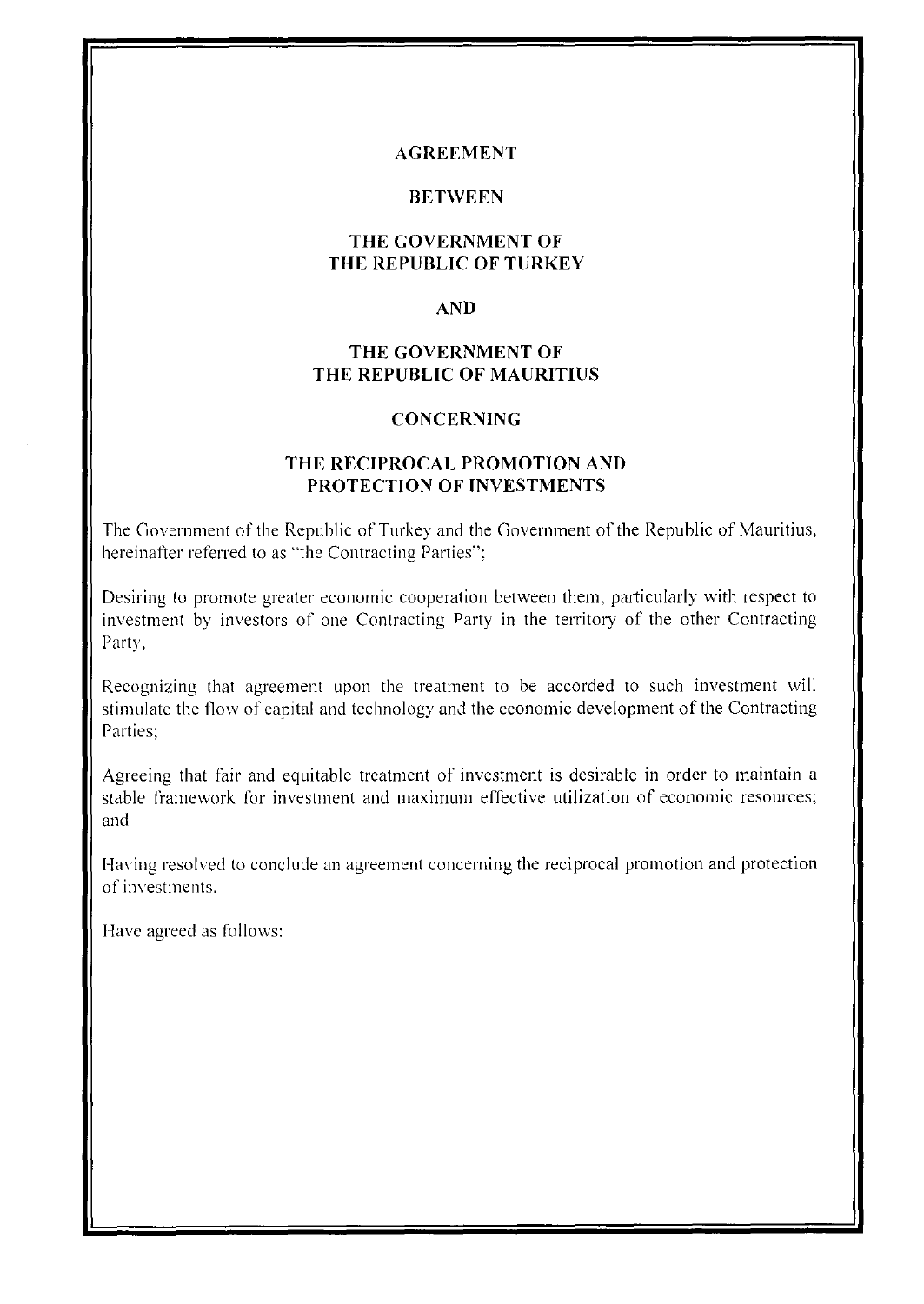# **ARTICLE 1 DEFINITIONS**

For the purpose of this Agreement:

- 1. The term "investment means every kind of asset, connected with business activities, acquired for the purpose of establishing lasting economic relations in the territory of a Contracting Party in conformity with its laws and regulations, and shall include in particular, but not exclusively:
	- (a) movable and immovable property, as well as any other rights such as mortgages, liens, pledges and any other similar rights as defined in conformity with the laws and regulations of the Contracting Party in whose territory the property is situated;
	- (b) reinvested returns, claims to money or any other rights having financial value related to an investment;
	- (c) shares, stocks or any other form of participation in companies;
	- ( d) industrial and intellectual property rights such as patents, industrial designs, technical processes, as well as trademarks, goodwill, and know-how;
	- (e) business concessions conferred by law or by contract, including concessions related to natural resources.

provided that such investments are not in the nature of acquisition of shares or voting power less than ten ( 10) percent of a company through stock exchanges which shall not be covered by this Agreement.

Any change in the form in which assets are or have been invested shall not affect their character as investment as defined in this Agreement provided that such a change shall not contradict the laws and regulations of the hosting Contracting Party.

- 2. The term "investor" means:
	- (a) natural persons having the nationality of either Contracting Party according to its applicable law; or
	- (b) corporations, firms or business partnerships incorporated or constituted under the law of a Contracting Party and having their headquarters or their effective economic activities in the territory of that Contracting Party,

which have made an investment in the territory of the other Contracting Party.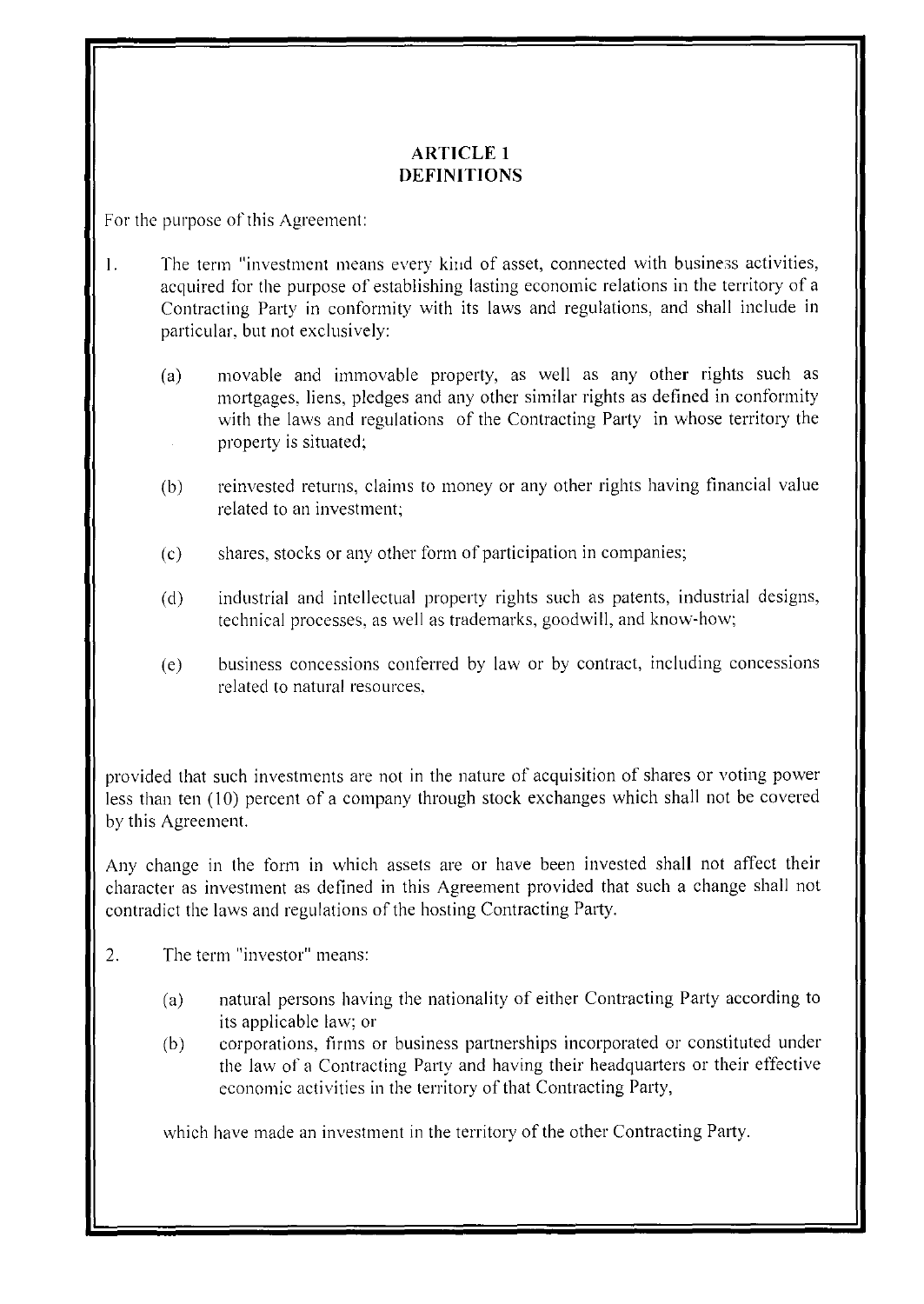- 3. The term "returns" means the amounts yielded by an investment and includes in particular. though not exclusively, profit, interest, capital gains, royalties, fees and dividends.
- 4. The term "territory" means:
	- (a) with regard to the Republic of Turkey, the land territory. internal waters, the territorial sea and the airspace above them, as well as the maritime areas over which it has sovereign rights or jurisdiction for the purpose of exploration, exploitation and preservation of natural resources whether living or non-living, pursuant to international law.
	- (b) with regard to the Republic of Mauritius, its territories, its land territory, its internal waters, the territorial sea and the airspace above them, and any area beyond the territorial sea, as well as the maritime zones including the sea-bed and subsoil over which it has sovereign rights or jurisdiction for the purpose of exploration, exploitation and preservation of natural resources whether living or non-living, pursuant to its Constitution and international law;

# **ARTICLE 2 SCOPE OF APPLICATION**

This Agreement shall apply to investments in the territory of one Contracting Party, made in accordance with its national laws and regulations, by investors of the other Contracting Party, whether prior to, or after the entry into force of the present Agreement. However, this Agreement shall not apply to any dispute that has arisen before its entry into force.

#### **ARTICLE 3 PROMOTION AND PROTFCTION OF INVESTMENTS**

1. Subject to its laws and regulations, each Contracting Party shall in its territory promote as far as possible investments by investors of the other Contracting Party.

2. Investments of investors of each Contracting Party shall at all times be accorded fair and equitable treatment and full protection and security in the territory of the other Contracting Party. Neither Contracting Party shall in any way impair by unreasonable or discriminatory measures the management, maintenance, use, enjoyment, extension, or disposal of such investments.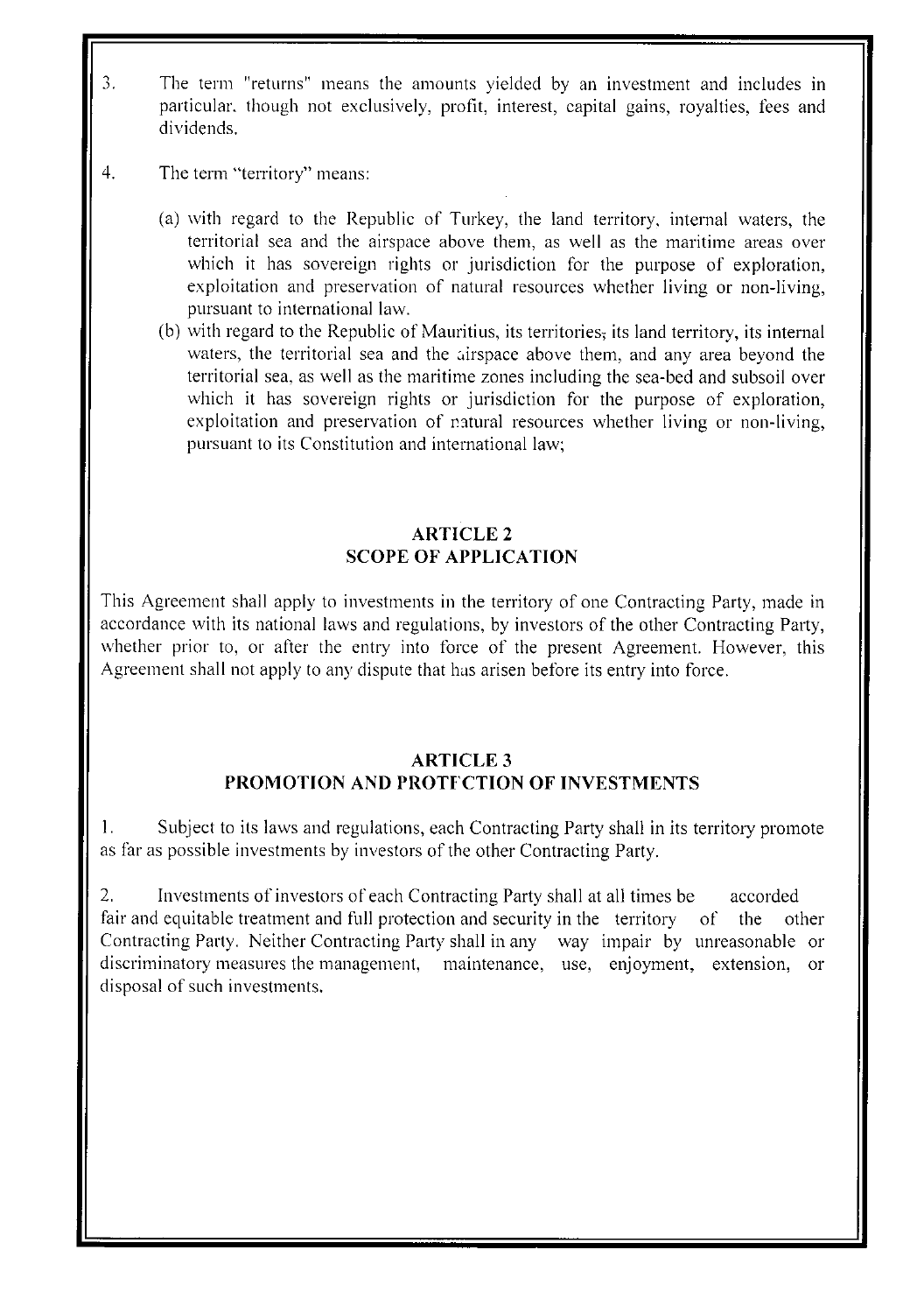### **ARTICLE 4 TREATMENT OF INVESTMENTS**

I. Each Contracting Party shall admit in its territory investments on a basis no less favourable than that accorded in like circumstances to investments of investors of any third State, within the framework of its laws and regulations.

2. Each Contracting Party shall accord to these investments, once established, treatment no less favourable than that accorded in like circumstances to investments of its investors or to investments of investors of any third State, whichever 1s the most favourable.

- 3. Subject to the laws and regulations of the Contracting Parties relating to the entry, sojourn and employment of aliens:
	- (a) nationals of either Contracting Party shall be permitted to enter and remain in the territory of the other Contracting Party for purposes of establishing, developing, administering or advising on the operation of an investment to which they, or an investor of the first Contracting Party that employs them, have committed or are in the process of committing a substantial amount of capital or other resources;
	- (b) companies which are legally constituted under the applicable laws and regulations of one Contracting Party, and which are investments of investors of the other Contracting Party, shall be permitted to engage top managerial and technical personnel of their choice, regardless of nationality.
- 4. (a) The provisions of this Article shall not be construed so as to oblige one Contracting Party to extend to the investors of the other Contracting Party the benefit of any treatment, preference or privilege which may be extended by the former Contracting Party by virtue of any international agreement or arrangement relating wholly or mainly to taxation.

(b) The non-discrimination, national treatment and most- favoured-nation treatment provisions of this Agreement shall not apply to all actual or future advantages accorded by either Contracting Party, by virtue of its membership to, or association with, a customs, economic or monetary union, a common market or a free trade area, to nationals or companies of its own, of Member States of such union, common market or free trade area, or of any other third country.

(c) The most-favoured-nation treatment referred to in this Article does not include investor-to-state dispute settlement procedures provided for in other international investment treaties.

(d) The provisions of Articles 3 and 4 of this Agreement shall not oblige either Contracting Party to accord investments of investors of the other Contracting Party the same treatment that it accords to investments of its own investors with regard to acquisition of land, real estates, and real rights upon them.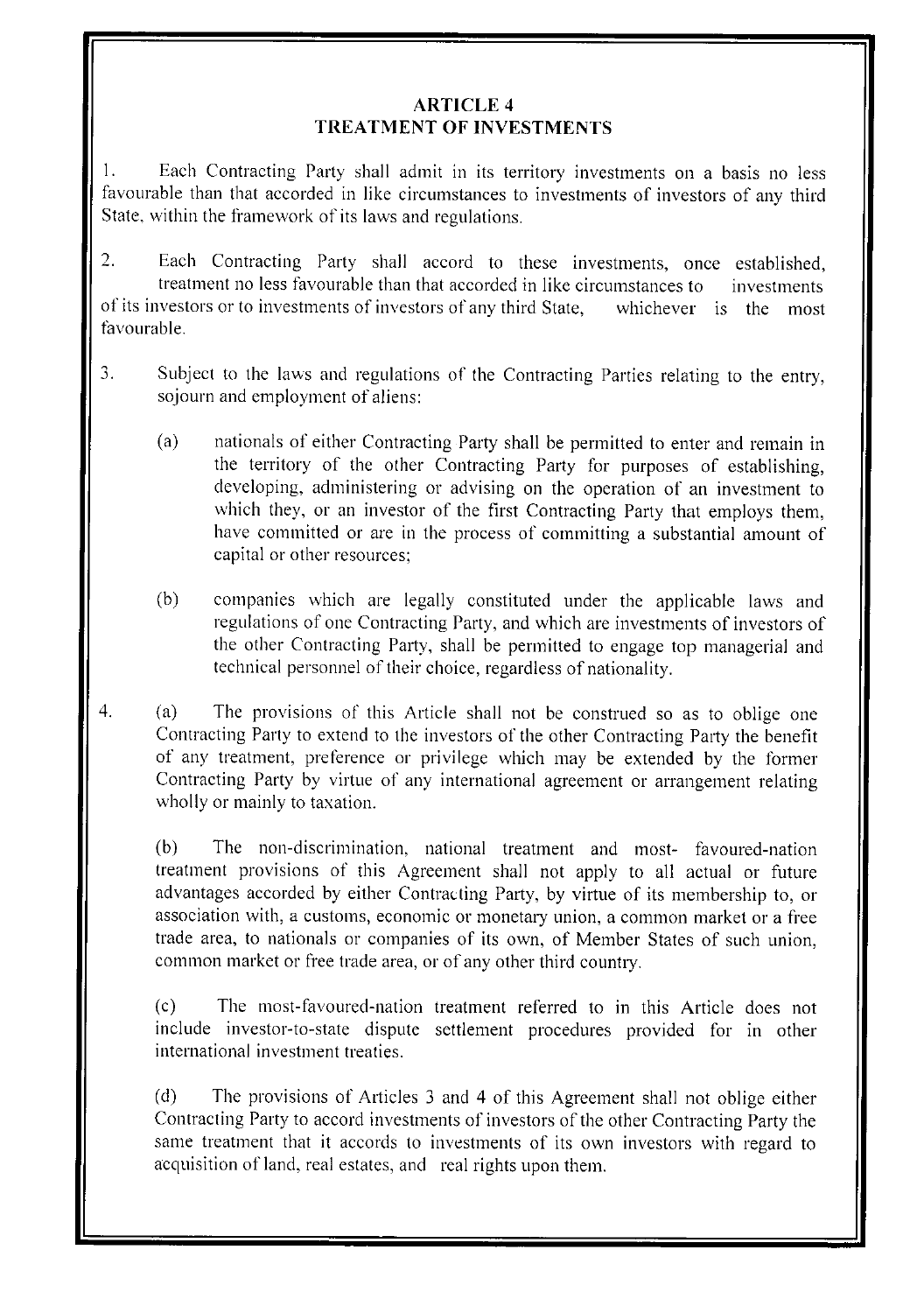# **ARTICLE 5 EXPROPRIATION**

1. Investments shall not be expropriated, nationalized, or subjected, directly or indirectly, to measures of similar effects (hereinatier referred to as expropriation) except for a public purpose, in a non-discriminatory manner, upon payment of prompt, adequate and effective compensation, and in accordance with due process of law and the general principles of treatment provided for in Articles 3 and 4 of this Agreement.

2. Non-discriminatory legal measures designed and applied to protect legitimate public welfare objectives, such as health, safety and environment, do not constitute indirect expropriation.

3. Compensation shall be equivalent to the market value of the expropriated investment before the expropriation is effected or becomes public knowledge. Compensation shall be paid without delay and be freely transferable as described in Article 7.

4. In the event that payment of compensation is delayed, it shall carry an interest at a rate to be agreed upon by both parties unless such rate is prescribed by law from the date of expropriation until the date of payment.

5. The investor affected by the expropriation shall have a right, under the law of the expropriating Contracting Party to prompt review, by a court of law or other independent and impartial forum of that Contracting Party of the expropriation case.

# **ARTICLE 6 COMPENSATION FOR LOSSES**

1. Investors of either Contracting Party whose investments suffer losses in the territory of the other Contracting Party owing to war, insurrection, civil disturbances or other similar events shall be accorded by such other Contracting Party treatment no less favourable than that accorded to its own investors or to investors of any third State, whichever is the most favourable treatment. as regards any measures it adopts in relation to such losses.

2. Without prejudice to paragraph 1 of this Article, investors of one Contracting Party who in any of the situations referred to in that paragraph suffer losses in the territory of the other Contracting Party resulting from:

(a) requisitioning of their property by its forces or authorities; or

(b) destruction of their property by its forces or authorities, which was not caused in combat action or was not required by the necessity of the situation;

shall be accorded restitution or reasonable compensation. Resulting payments shall be freely convertible and transferable.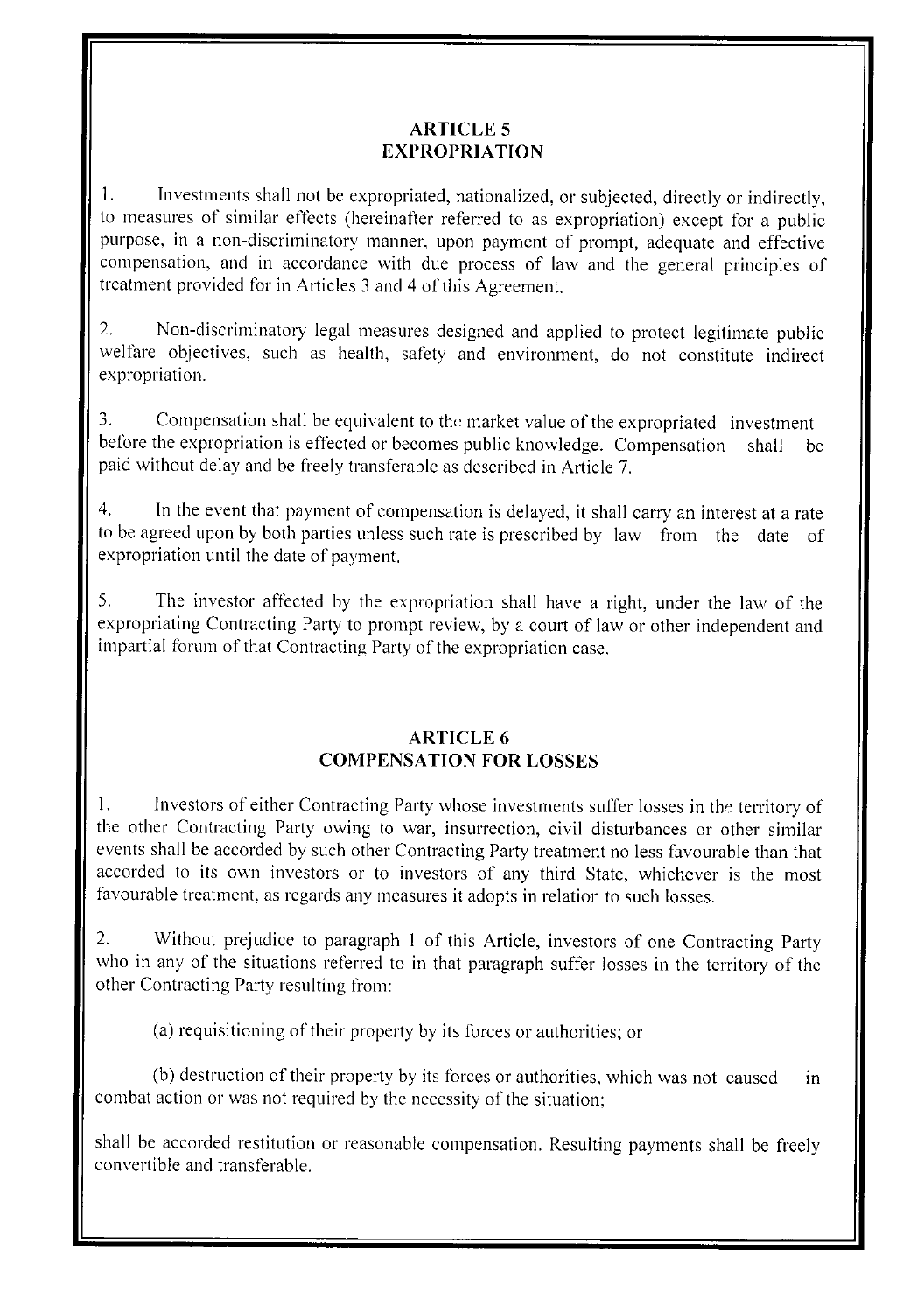# **ARTICLE** 7 **REPATRIATION AND TRANSFER**

1. Upon fulfillment of all tax obligations, each Contracting Party shall permit in good faith all transfers related to an investment to be made freely and without delay into and out of its territory. Such transfers shall include:

(a) returns;

(b) proceeds from the sale or liquidation of all or any part of an investment;

( c) compensation pursuant to Articles 5 and 6;

(d) reimbursements and interest payments deriving from loans in connection with investments;

(e) salaries, wages and other remunerations received by the nationals of one Contracting Party who have obtained in the territory of the other Contracting Party the corresponding work permits related to an investment;

(t) payments arising from an investment dispute.

2. Transfers shall be made in the convertible currency in which the investment has been made or in any convertible currency at the rate of exchange in force at that date of transfer, unless otherwise agreed by the investor and the hosting Contracting Party.

3. Where, in exceptional circumstances, payments and capital movements cause or threaten to cause serious balance of payments difficulties, each Contracting Party may temporarily restrict transfers, provided that such restrictions are imposed on a nondiscriminatory and in good faith basis.

#### **ARTICLE 8 SUBROGATION**

I. If one of the Contracting Parties has a public insurance or guarantee scheme to protect investments of its own investors against non-commercial risks, and if an investor of this Contracting Party has subscribed to it, any subrogation of the insurer under the insurance contract between this investor and the insurer shall be recognized by the other Contracting Party.

2. The insurer is entitled by virtue of subrogation to exercise the rights and enforce the claims of that investor and shall assume the obligations related to the investment. The subrogated rights or claims shall not exceed the original rights or claims of the investor.

3. Disputes between a Contracting Party and an insurer shall be settled in accordance with the provisions of Article 9 of this Agreement.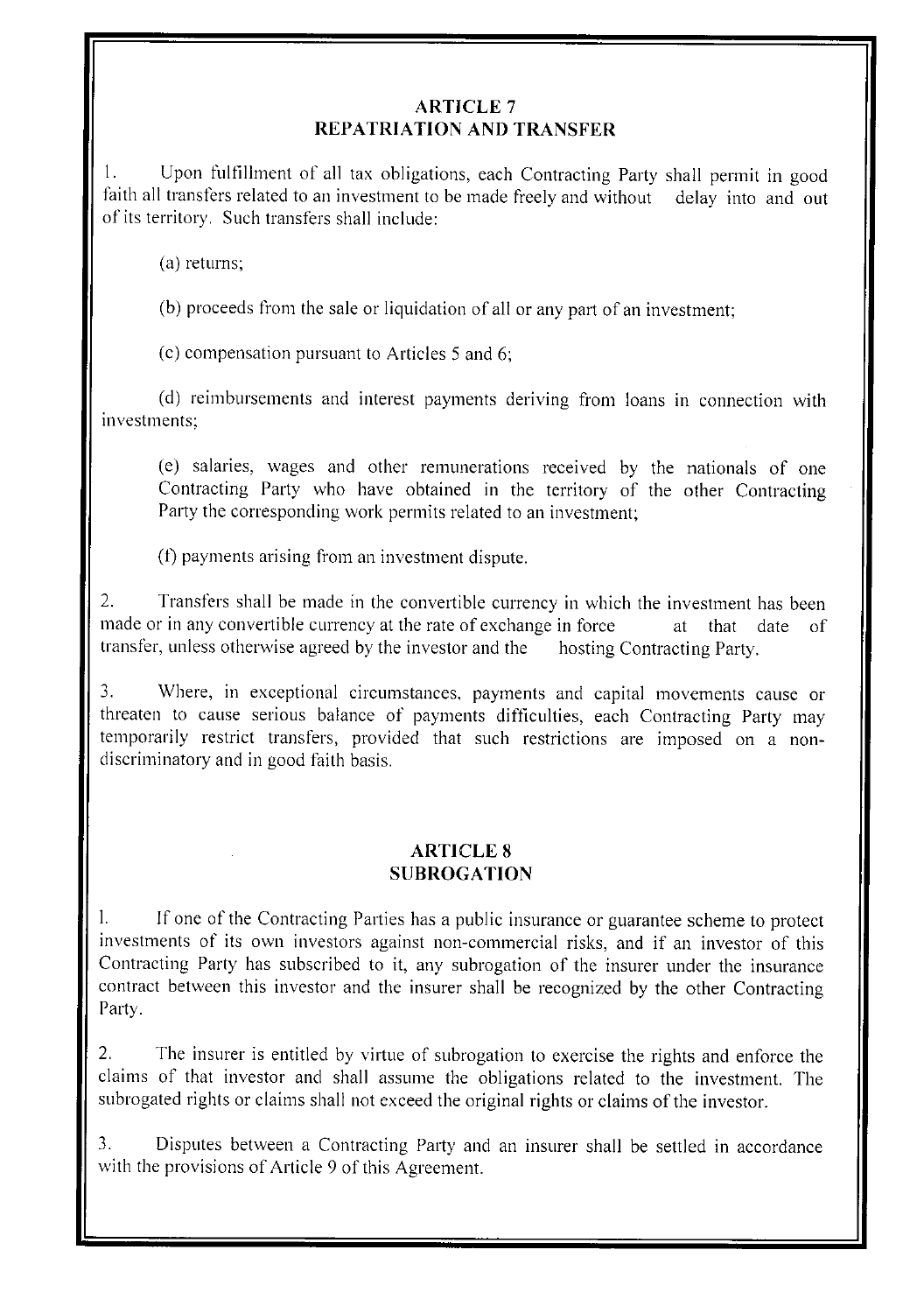4. Any payment made by an insurer to an investor as provided in paragraph I shall not affect the right of such investor to make his claims against the hosting Contracting Party in accordance with Article 9 provided that the exercise of such right does not overlap or conflict with the exercise of a right by the insurer in virtue of subrogation under that paragraph.

### **ARTICLE 9**

# **SETTLEMENT OF DISPUTES BETWEEN ONE CONTRACTING PARTY AND INVESTORS OF THE OTHER CONTRACTING PARTY**

I. Disputes between one of the Contracting Parties and an investor of the other Contracting Party, in connection with his investment, shall be notified in writing, including a detailed information, by the investor to the recipient Contracting Party of the investment. As far as possible, the investor and the concerned Contracting Party shall endeavor to settle these disputes by consultations and negotiations in good faith.

2. If these disputes cannot be settled in this way within six months following the date of the written notification mentioned in paragraph !, the dispute can be submitted, as the investor may choose, to:

- (a) the International Center for Set'lement of Investment Disputes (ICSID) set up by the " Convention on Settlement of Investment Disputes Between States and Nationals of other States";
- (b) an ad hoc court of arbitration laid down under the Arbitration Rules of Procedure of the United Nations Commission for International Trade Law (UNCITRAL); or
- (c) the Court of Arbitration of the Paris International Chamber of Commerce.

3. Once the investor has submitted the dispute to one or the other of the dispute settlement forums mentioned in paragraph 2 of this Article, the choice of one of these forums shall be final.

- 4. Notwithstanding the provisions of paragraph 2 of this Article:
	- (a) only the disputes arising directly out of investment activities which have obtained necessary permission, if any, in conformity with the relevant legislation of the Republic of Turkey on foreign capital and that effectively started shall be subject to the jurisdiction of the International Center for Settlement of Investment Disputes (ICSID) or any other international dispute settlement mechanism as agreed upon by the Contracting Parties;
	- (b) the disputes, related to the property and real rights upon the real estates within the territory of the Republic of Turkey are totally under the jurisdiction of the Turkish courts and therefore shall not be submitted to jurisdiction of the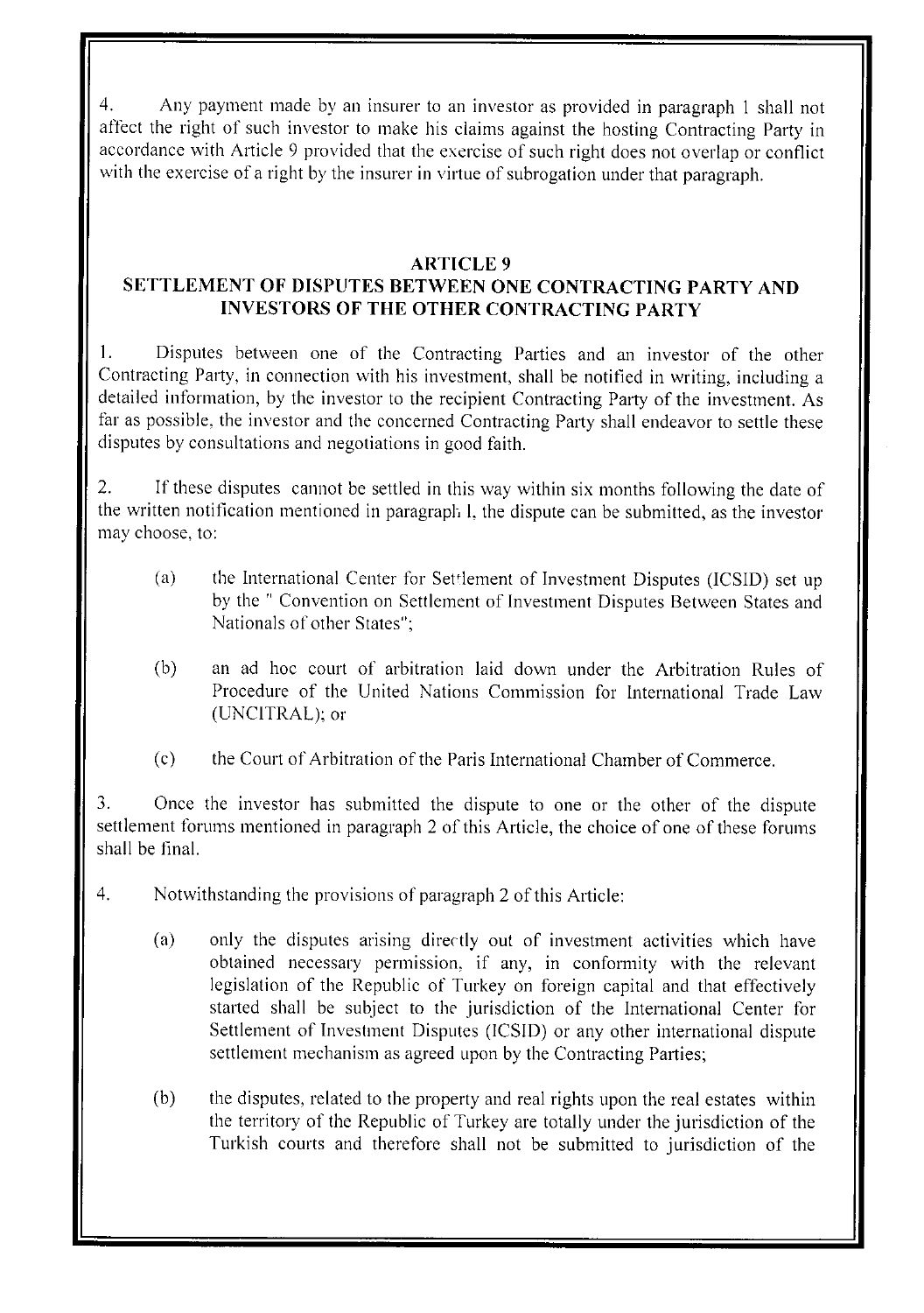International Center for Settlement of Investment Disputes (ICSID) or any other international dispute settlement mechanism; and

(c) with regard to the Article 64 of the "Convention on the Settlement of Investment Disputes between States and Nationals of other States", any dispute arising between the Contracting Parties concerning the interpretation or application of "Convention on the Settlement of Investment Disputes between States and Nationals of other States", which is not settled by negotiation, can only be submitted to the International Court of Justice with the consent of both Contracting Parties.

5. The arbitration awards shall be final and binding for all parties in dispute. Each Contracting Party commits itself to execute the award according to its national law.

# **ARTICLE 10**

# **SETTLEMENT OF DISPUTES BETWEEN THE CONTRACTING PARTIES**

1. The Contracting Parties shall seek in good faith and in a spirit of cooperation a rapid and equitable solution to any dispute between them concerning the interpretation or application of this Agreement. In this regard, the Contracting Parties agree to engage in direct and meaningful negotiations to arrive at such solutions. If the Contracting Parties cannot reach an agreement within six (6) months after the beginning of disputes between themselves through the foregoing procedure, the disputes may be submitted, upon the request of either Contracting Party. to an arbitral tribunal of three members.

2. Within two (2) months of receipt of a request, each Contracting Party shall appoint an arbitrator. The two arbitrators shall select a third arbitrator as Chairman, who is a national of a third State. In the event either Contracting Party fails to appoint an arbitrator within the specified time, the other Contracting Party may request the President of the International Court of Justice to make the appointment.

3. If both arbitrators cannot reach an agreement about the choice of the Chairman within two (2) months after their appointment, the Chairman shall be appointed upon the request of either Contracting Party by the President of the International Court of Justice.

4. If, in the cases specified under paragraphs 2 and 3 of this Article, the President of the International Court of Justice is prevented from carrying out the said function or if he is a national of either Contracting Party, the appointment shall be made by the Vice-President, and if the Vice-President is prevented from carrying out the said function or if he is a national of either Contracting Party, the appointment shall be made by the most senior member of the Court who is not a national of either Contracting Party.

5. The tribunal shall have three (3) months from the date of the selection of the Chairman to agree upon rules of procedure consistent with the other provisions of this Agreement. In the absence of such agreement, the tribunal shall request the President of the International Court of Justice to designate rules of procedure, taking into account generally recognized rules of international arbitral procedure.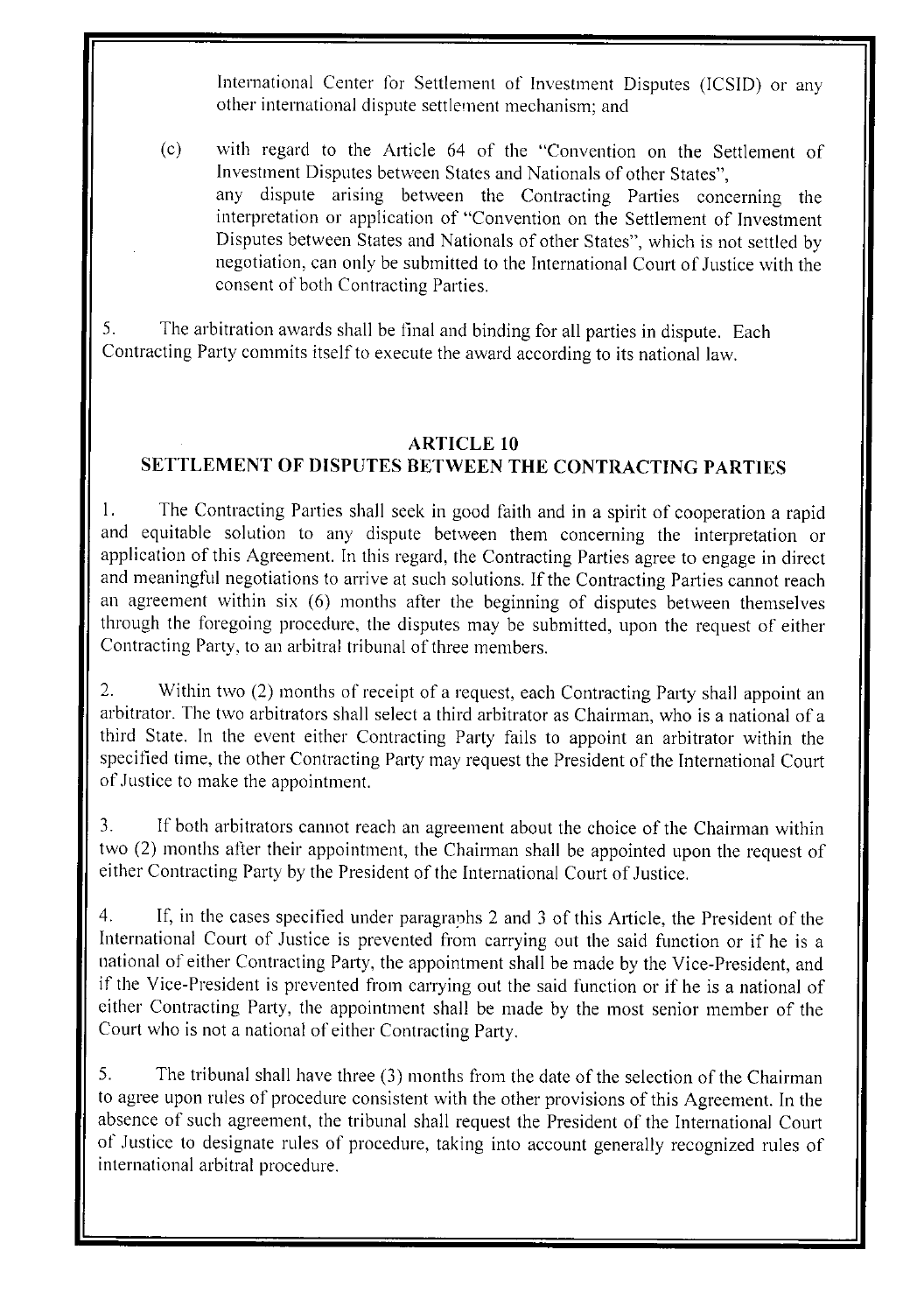6. Unless otherwise agreed. all submissions shall be made and all hearings shall be completed within eight (8) months of the date of selection of the Chairman, and the tribunal shall render its decision within two (2) montlis after the date of the final submissions or the date of the closing of the hearings, whichever is later. The arbitral tribunal shall reach its decisions, which shall be final and binding, by a majority of votes.

7. Expenses incurred by the Chairman, the other arbitrators, and other costs of the proceedings shall be paid for equally by the Contracting Parties. The tribunal may, however, at its discretion, decide that a higher proportion of the costs be paid by one of the Contracting Parties.

8. A dispute shall not be submitted to an international arbitration court under the provisions of this Article, if the same dispute has been brought before another international arbitration court under the provisions of Article 9 and is still before the court. This will not impair the engagement in direct and meaningful negotiations between both Contracting Parties.

### **ARTICLE 11 DENIAL OF BENEFITS**

I. A Contracting Party may deny the be-1efits of this Agreement to an investor of the other Contracting Party that is a company of such other Contracting Party and to investments of such investor if the company has no substantial business activities in the territory of the Contracting Party under whose law it is constituted or organized and investors of the denying Contracting Party. own or control the company.

2. The denying Contracting Party shall, to the extent practicable, notify the other Contracting Party before denying the benefits.

#### **ARTICLE 12 GENERAL EXCEPTIONS**

I. Nothing in this Agreement shall be construed as preventing a Contracting Party from adopting, maintaining, or enforcing any non-discriminatory legal measures:

(a) designed and applied for the protection of human, animal or plant life or health, or the environment;

(b) related to the conservation of living or non- living exhaustible natural resources.

2. Nothing in this Agreement shall be construed:

(a) as requiring any Contracting Party to furnish or allow access to any information the disclosure of which it determines to be contrary to its essential security interests;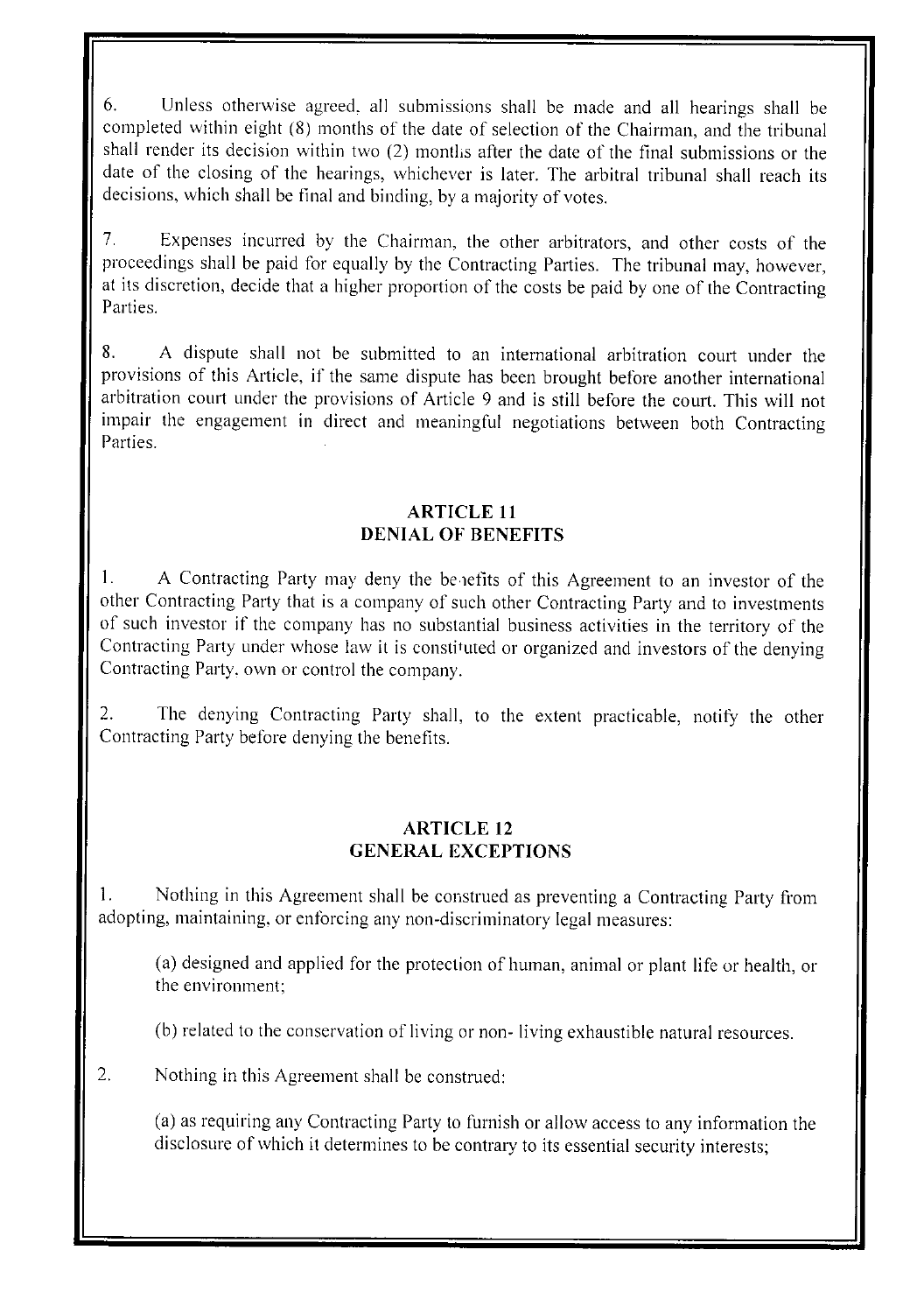(b) as preventing any Contracting Party from taking any actions that it considers necessary for the protection of its essential security interests:

- (i) relating to the traffic in arms, ammunition and implements of war and to such trafiic and transactions in other goods, materials, services and technology undertaken directly or indirectly for the purpose of supplying a military or other security establishment;
- (ii) taken in time of war or other emergency in international relations;
- (iii) relating to the implementation of national policies or international agreements respecting the non-proliferation of nuclear weapons or other nuclear explosive devices;
- ( c) as preventing any Contracting Party from taking action in pursuance of its obligations under the UN Charter for the maintenance of international peace and security.

# **ARTICLE 13 ENTRY INTO FORCE, AMENDMENT AND TERMINATION**

I. The Contracting Parties shall notify each other promptly of the fulfillment of their legal procedures required for the entry into force of this Agreement through the diplomatic channels. The Agreement shall enter into force on the date of last notification by either Contracting Party.

2. This Agreement shall remain in force for a period of ten (10) years and shall thereafter continue to remain in force unless terminated in accordance with paragraph 3 of this Article.

3. Either Contracting Party may, by giving one year's written notice to the other Contracting Party, terminate this Agreement at the end of the initial ten-year period or at any time thereafter.

4. With respect to investments made or acquired prior to the date of termination of this Agreement and to which this Agreement otherwise applies, the provisions of all of the other Articles of this Agreement shall thereafter continue to be effective for a further period of ten  $(10)$  years from such date of termination.

5. This Agreement may be amended by mutual written consent of the Contracting Parties. The amendments shall enter into force in accordance with the same legal procedure prescribed under paragraph I of the present Article.